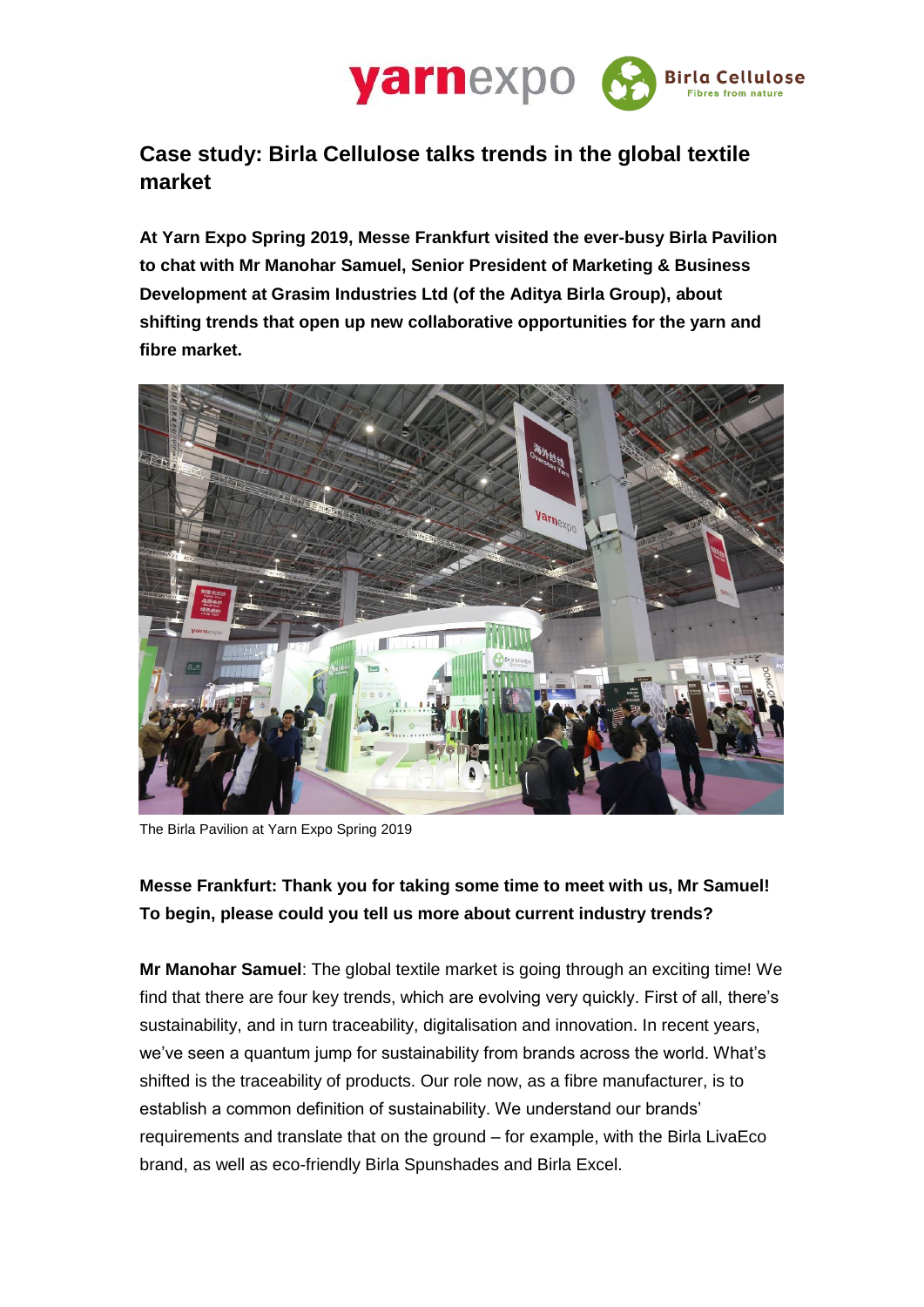

Circularity in the textile supply chain still needs to be worked on, but interestingly, we now see all stages of the supply chain working together to be more sustainable. A spinner cannot be sustainable by themselves. We see it as B2B2C. All of us face the common consumer, because the entire textile supply chain is now visible to the consumer. It's through meaningful collaboration that we can prove to consumers that a product is fully sustainable, from start to finish.

### **MF: And how do you see digitalisation impacting the yarn and fibre industry?**

**MS**: The entire industry is going through a metamorphosis. Firstly, there's ecommerce – yes, it's known for fast fashion, but the advantage is that each click of the smartphone creates data, which provides a lot of market insight. By aligning with e-commerce brands, we can better understand consumer demand and adjust production accordingly. There's enough information for us all to innovate and find sustainable solutions. The market is full of innovation now, everyone is focusing on innovation! I've been at this fair for eight years, and I feel this trend has shifted a lot in China. Everybody at Yarn Expo is exhibiting something interesting now.



Birla Cellulose's innovative fibres from nature

## **MF: Last year, Birla Cellulose described Yarn Expo as a platform where yarn and fibre companies can be visible to the wider textile industry. Are you still experiencing this?**

**MS**: This sourcing trend is definitely growing, for two important reasons. The first being sustainability – creating an environmentally-friendly product begins with fibre, and brands are increasingly recognising this. The second reason is innovation – in order to create product differentiation, to be more rooted in industry trends, brands are required to collaborate with companies further up the supply chain. For example,